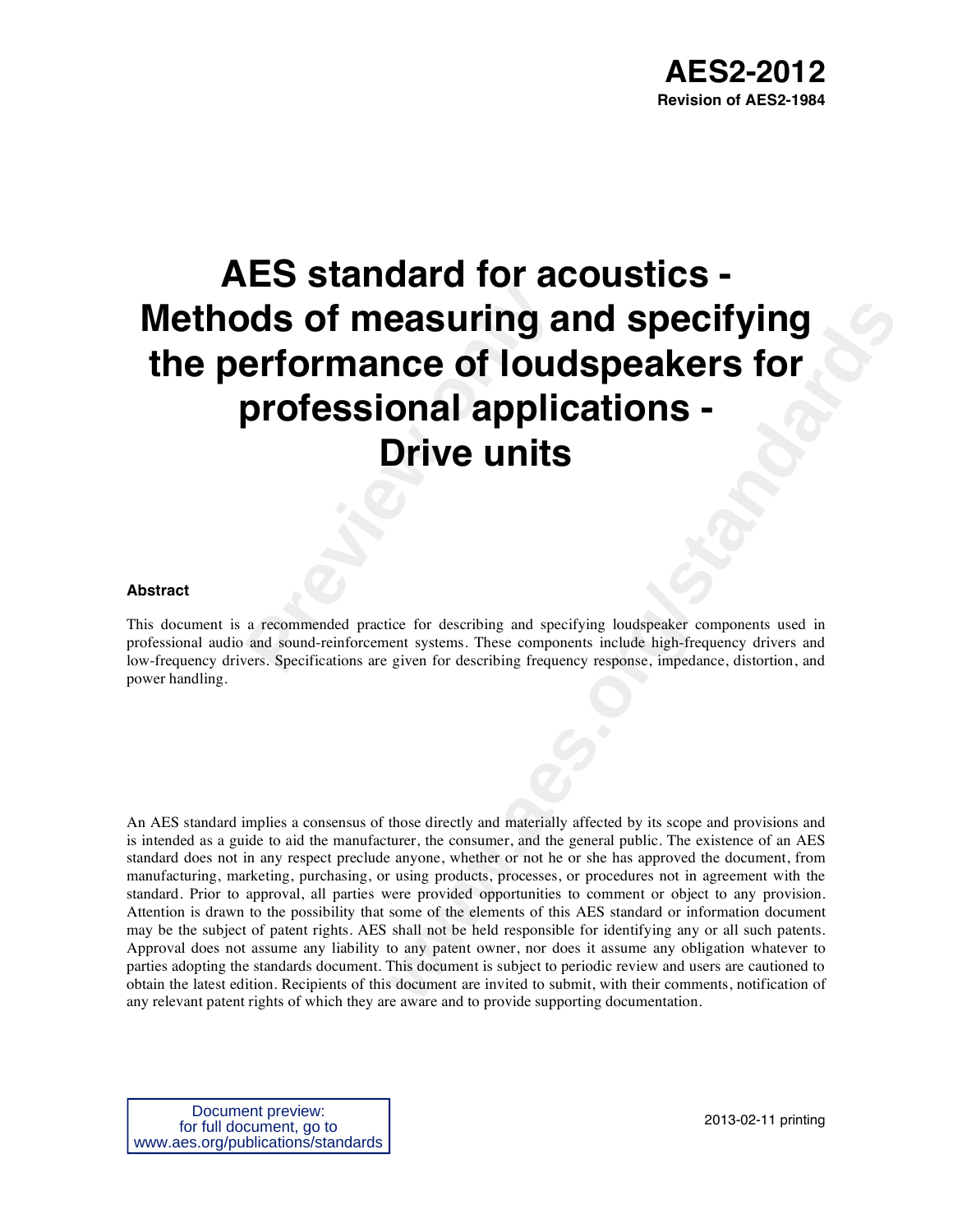## **Contents**

| 5 Characteristics to be specified, methods of measurements and presentation of results 9<br>5.2 Method of measurement of frequency response using a plane-wave tube11<br>5.3 Method of measurement for maximum usable continuous output sound-pressure level11<br>5.5 Measurement of maximum useful displacement of the voice-coil or equivalent element 14 |  |
|-------------------------------------------------------------------------------------------------------------------------------------------------------------------------------------------------------------------------------------------------------------------------------------------------------------------------------------------------------------|--|
|                                                                                                                                                                                                                                                                                                                                                             |  |
|                                                                                                                                                                                                                                                                                                                                                             |  |
| March 1                                                                                                                                                                                                                                                                                                                                                     |  |